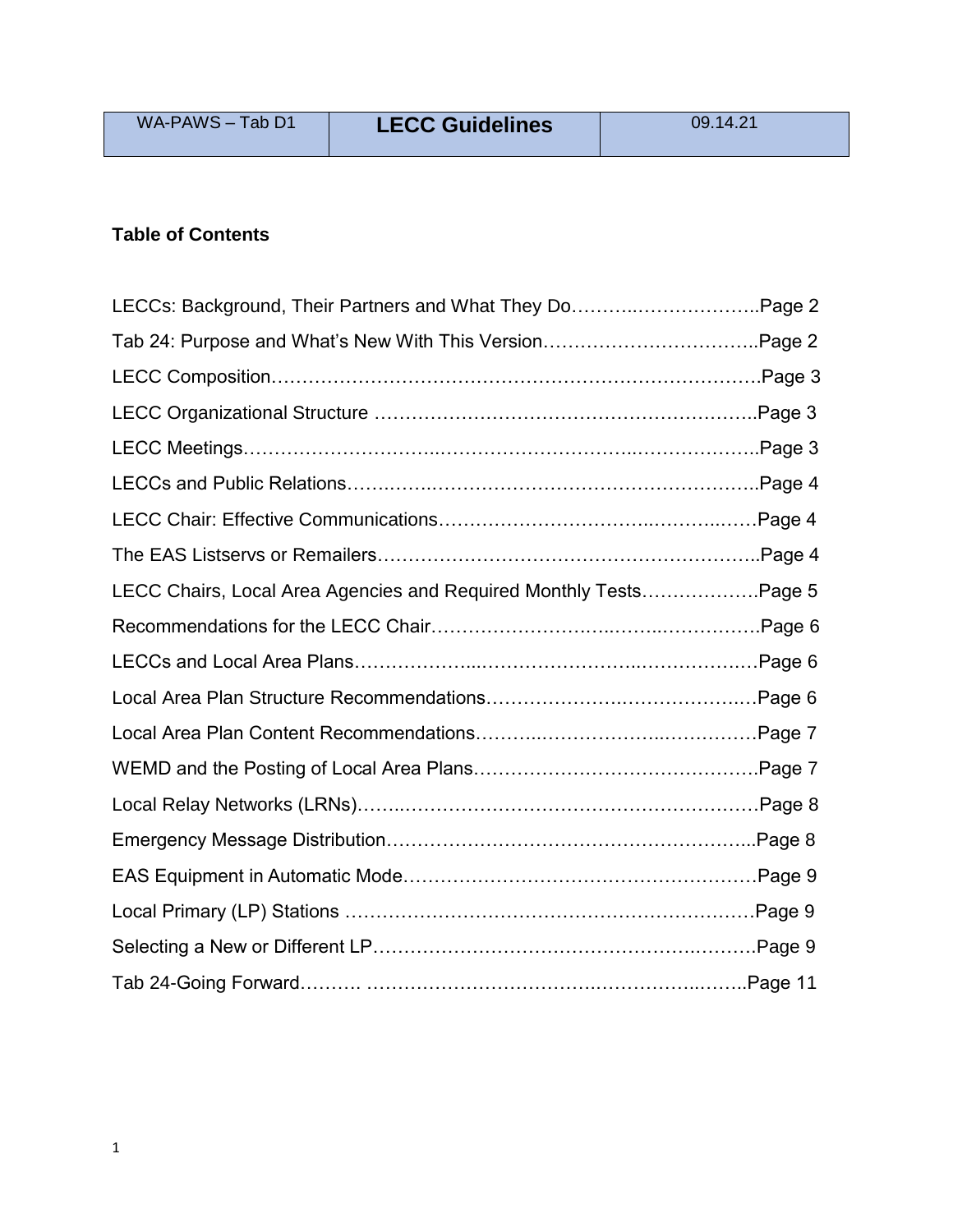### **LECCs: BACKGROUND, THEIR PARTNERS AND WHAT THEY DO**

LECCs are Local Emergency Communications Committees. The term LECC originated in the mid-1990's to help provide structure for what was then the new Emergency Alert System or EAS. The EAS is governed by the FCC; the Federal Communications Commission and Part 11 of its Rules and Regulations. As part of the previously noted structure building, Washington state and portions of Idaho, Montana and Oregon were divided into several subdivisions containing one or more counties. These subdivisions are known by various names, including Local EAS Areas, EAS Operational Areas and Operational Areas. Operational Areas will be used in this document. The Washington State EAS Plan calls for an LECC in each of the Operational Areas and Tab 3 of the state plan is a map of the various areas. (A link to the entire Washington State EAS Plan can be found on page 6 of this document).

LECCs work with and are partners of the State Emergency Communications Committee (SECC). Another very important partner of LECCs is the Washington State Emergency Management Division (WEMD).

LECCs oversee the EAS in their respective Operational Areas. As part of that oversight, LECCs recommend best practices for determining when and how to originate and disseminate local public alert and warning messaging utilizing EAS, Wireless Emergency Alerts (WEAs) and other related warning systems. It is important for LECCs to remember that these warning systems are the tools whose purposes are (1) to ensure public safety and (2) preserve life and property when an emergency occurs.

An important duty of LECCs is to create, maintain and periodically update the Operational Area's Local Alert and Warning Plan, or simply Local Area Plan, and to routinely discuss policies and procedures that govern its use along with the warning systems that are described within the plan. For more information, see **'LECCs and Local Area Plans'** on page 6 of this document.

### **TAB 24: PURPOSE AND WHAT'S NEW WITH THIS VERSION**

Tab 24 was created to help LECCs understand their role in EAS and related public warning systems. Over time, portions of it were periodically modified; this version is essentially a re-write of earlier ones. It's tailored not just for LECCs, but also for LECC Chairs, EAS originators and anyone involved with EAS in Washington state; to help inform them about the roles, responsibilities, and some of the resources available to those involved in alerting and warning the public. New in this version of Tab 24 is information on the SECC-WA listserv or remailer, WEMD and the posting of Local Area Plans, and Local Relay Networks. Also new is a link to Part 11 of the Federal Communications Commission's rules governing the EAS. The rule regarding EAS equipment operating in automatic mode, along with the Commission's designation of Local Primary (LP) stations is included in this version of Tab 24.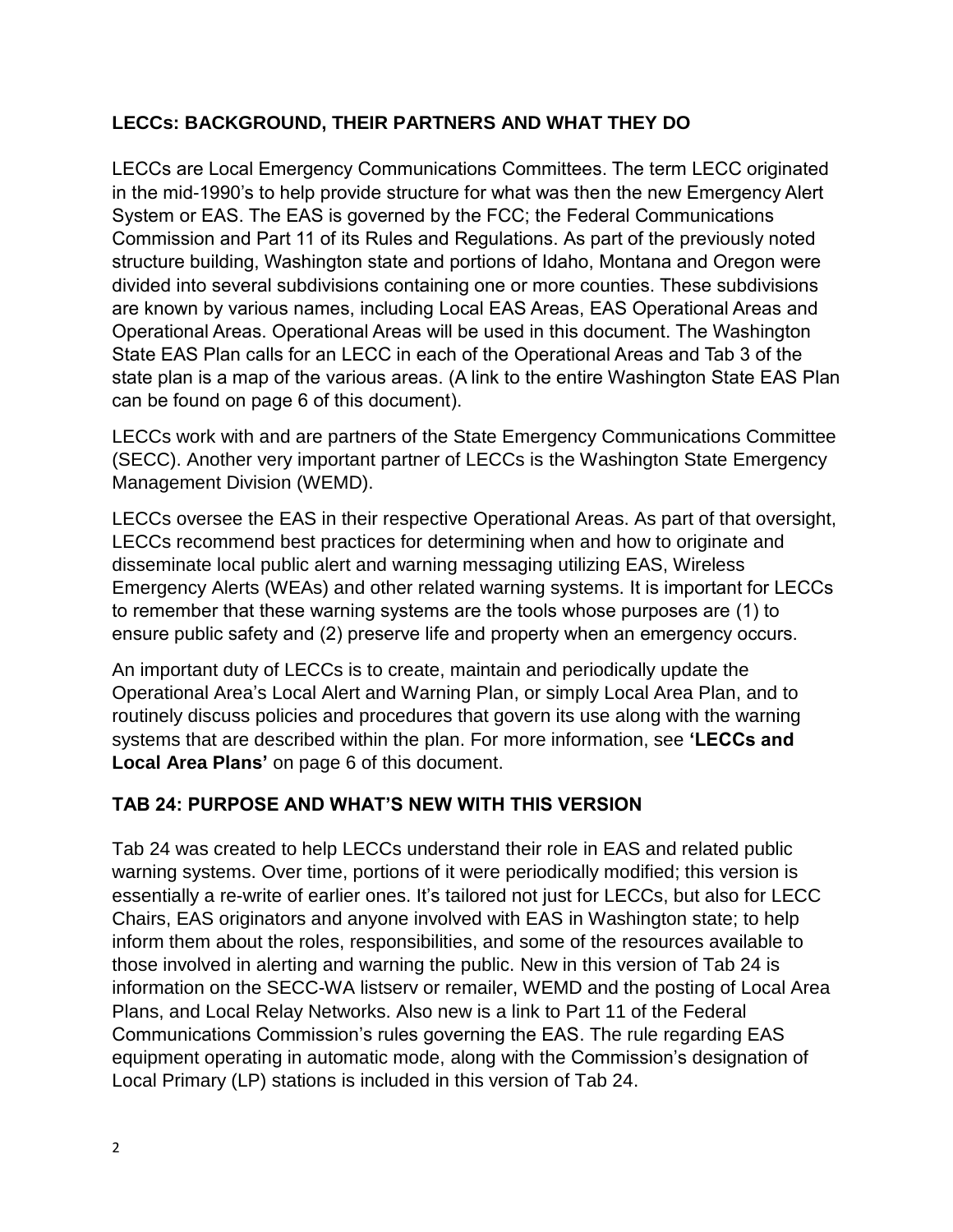### **LECC COMPOSITION**

The composition of an LECC is determined by its members, insuring there is adequate representation in any local public alert and warning planning.

LECC membership is usually comprised of representatives from within the Operational Area. It can include individuals from city and tribal governments, local and military emergency management, law enforcement, fire departments, and 911 Centers (also known as Public Safety Answering Points or PSAPs). LECCs can also include management and technical representatives from radio and TV broadcast stations, cable companies, landline and wireless carriers. Other entities such as local and state transportation agencies, industrial facilities, amateur radio groups and disaster relief organizations can also be part of an LECC.

### **LECC ORGANIZATIONAL STRUCTURE**

Administering an LECC shouldn't be the job of one person. Optimally, tasks and responsibilities are spread among the committee members, assuring involvement by more than one individual. However, it is not unusual for one or two persons to perform multiple tasks for the committee. Here are four recommendations for the organizational structure of an LECC:

**Chair**: This officer is responsible for conducting meetings and is also the primary contact person for the committee. LECC Chairs are automatically members of the SECC, and act as liaisons between the LECC and the SECC.

**Vice-Chair**: This officer acts as Chair when the Chair is not available.

**Administrative Assistant**: Duties can include providing a written record of meetings and maintaining the roster of members.

**Technical Officer**. This officer would be assigned to resolve select technical issues. This individual is usually responsible for maintenance and operation of any Local Relay Network (LRN) systems within the Operational Area. See the section on page 8 that describes **Local Relay Networks (LRNs)** in more detail.

### **LECC MEETINGS**

LECC Chairs are encouraged to have the committee meet at regular intervals. If travel time and other conflicts are an issue, meetings can be conducted using conference calls or web hosted meeting services. Ideally, LECC meetings are scheduled so they don't conflict with SECC meetings, which are normally held in January, March, May, July, September, and November.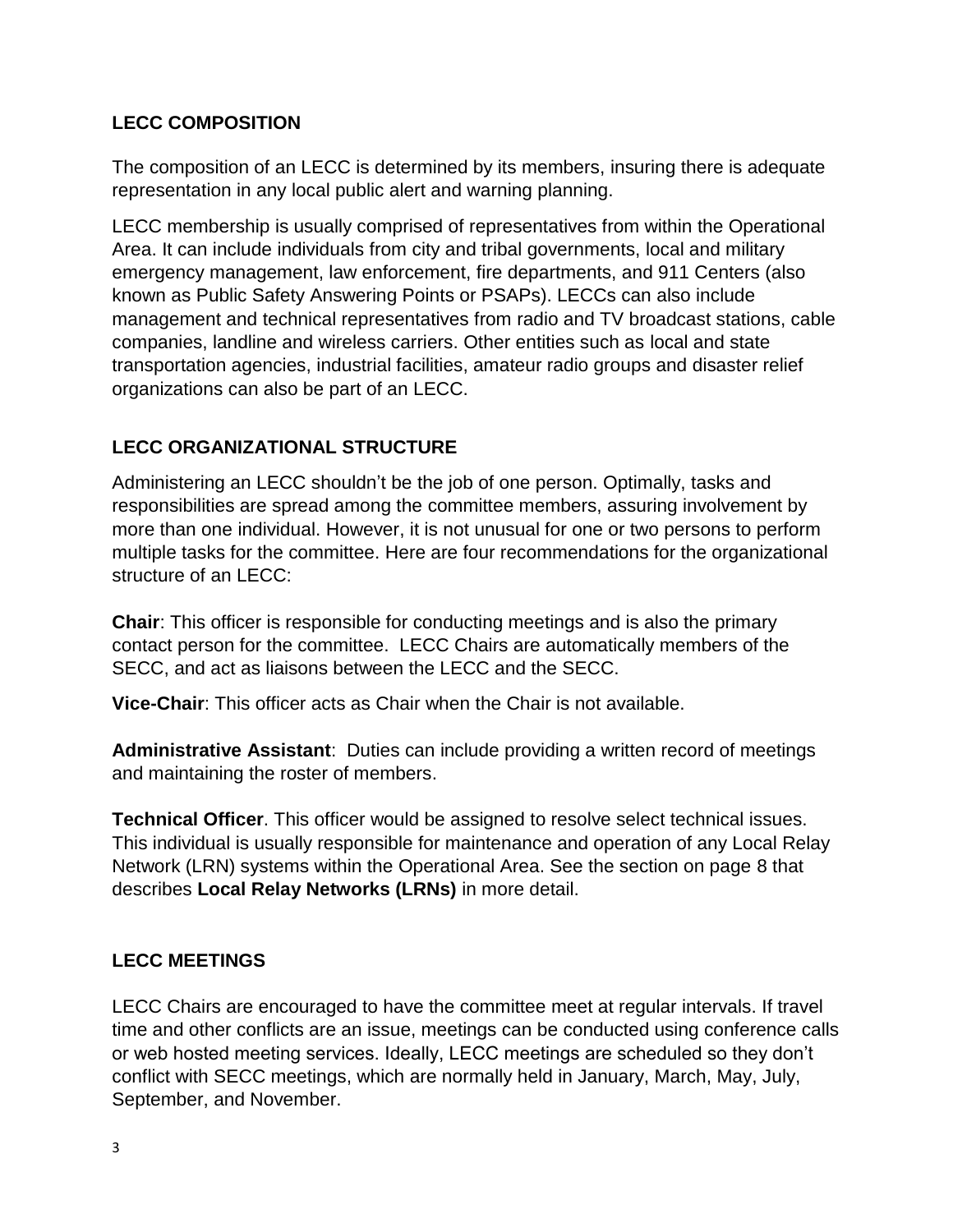## **LECCs AND PUBLIC RELATIONS**

LECC Chairs and committee members are encouraged to utilize the assistance of print and electronic outlets, social media platforms and other avenues to inform the public of their work. A topical message to residents living within the Operational Area could be a basic primer on EAS and other public alert and warning systems. In cooperation with local emergency management, a very relevant message would be how those residents can sign up to receive emergency alerts on their mobile devices.

### **LECC CHAIR: EFFECTIVE COMMUNICATIONS**

It is the responsibility of the LECC Chair to ensure that EAS and related systems work as well as they can within their Operational Area. Part of that process is to promote effective communication with all the stakeholders in the area. Stakeholders include emergency managers, 911 directors, radio and TV broadcasters, cable systems, wireless carriers, and other relevant entities within the Operational Area. This communication can be accomplished by email, text messages, phone calls and by having occasional in-person visits and meetings with those stakeholders. Listening to and communicating effectively with others are important tools for the LECC Chair.

### **THE EAS LISTSERVS OR REMAILERS**

LECC Chairs can find assistance for some EAS issues by utilizing the Washington EAS listserv or remailer. This remailer (sometimes referred to as 'EAS-WA') serves as a forum for information exchange primarily having to do with Washington state EAS matters. It's a venue for asking questions and receiving answers to technical or other EAS related matters. EAS-WA is also used to distribute the Required Monthly Test (RMT) schedule, and for the SECC Chair to notify users of upcoming SECC meetings and circulate SECC meeting agendas. Sign up for EAS-WA at the following link: [http://sea.sbe16.org/mailman/listinfo/eas-wa](https://nam04.safelinks.protection.outlook.com/?url=https%3A%2F%2Feur04.safelinks.protection.outlook.com%2F%3Furl%3Dhttp%253A%252F%252Fsea.sbe16.org%252Fmailman%252Flistinfo%252Feas-wa%26data%3D02%257C01%257C%257C253e6b3c9d1b4f4bed2d08d63de82152%257C84df9e7fe9f640afb435aaaaaaaaaaaa%257C1%257C0%257C636764464530843745%26sdata%3DnDEz9%252BF8GihNFYOet3VyqcO4PvTzHWwJFhkB4Z15gEg%253D%26reserved%3D0&data=02%7C01%7C%7Ce9acfda332dc4ee89b8d08d63eb4ff16%7C84df9e7fe9f640afb435aaaaaaaaaaaa%7C1%7C0%7C636765344421294350&sdata=L7oct6xt%2FNqfCu%2BVzGLOBF3Wfo4kok6s6a20aGELoo4%3D&reserved=0)

Once subscribed, use the email address **eas-wa@sbe16.org** for posting messages. LECC Chairs are welcome to use EAS-WA to make meeting announcements, ask questions, make requests for support, distribute minutes, and other communications deemed appropriate by the SECC. **DO NOT CC** more than one address when using the remailer – messages will likely get bounced. NOTE: EAS-WA subscribers may choose to receive individual messages, or a digest of messages at the end of the day. The latter option keeps inboxes uncluttered, **but the digest DOES NOT include attachments, such as the Required Monthly Test (RMT) schedule.**

SECC-WA is a separate remailer meant for the distribution of more comprehensive information than EAS-WA. SECC-WA is the place to post articles and other communications related to alert and warning. This remailer also includes routine SECC business, such as the posting of Washington State EAS Plan Tab updates. Posts to EAS-WA are automatically re-posted to SECC-WA, so you only need to subscribe to one of them. Signup for SECC-WA at: [http://sea.sbe16.org/mailman/listinfo/secc-wa.](https://nam04.safelinks.protection.outlook.com/?url=https%3A%2F%2Feur04.safelinks.protection.outlook.com%2F%3Furl%3Dhttp%253A%252F%252Fsea.sbe16.org%252Fmailman%252Flistinfo%252Fsecc-wa%26data%3D02%257C01%257C%257C253e6b3c9d1b4f4bed2d08d63de82152%257C84df9e7fe9f640afb435aaaaaaaaaaaa%257C1%257C0%257C636764464530843745%26sdata%3DDUbzQYfygvl6PP1dYi86Q8mz%252BmS6WjSOahJsm%252BEA4Jo%253D%26reserved%3D0&data=02%7C01%7C%7Ce9acfda332dc4ee89b8d08d63eb4ff16%7C84df9e7fe9f640afb435aaaaaaaaaaaa%7C1%7C0%7C636765344421294350&sdata=b%2BiuQ%2BNzQ5qifKt%2FI5LWuVt0%2BAKi8bi3kZ5ubAEt9SU%3D&reserved=0)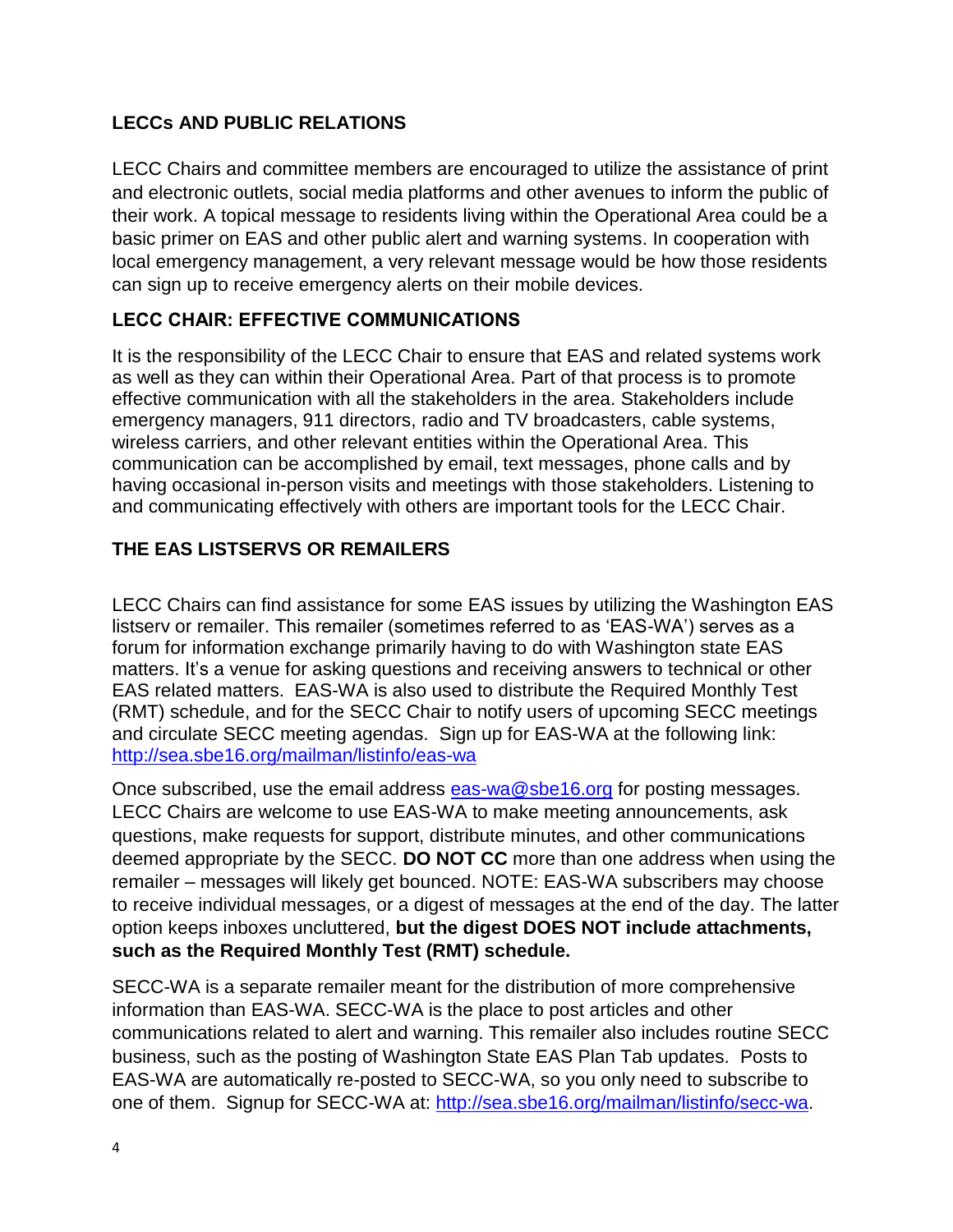The address for posting messages to SECC-WA is: [secc-wa@sbe16.org.](mailto:secc-wa@sbe16.org) Just like the EAS remailer, **DO NOT CC** more than one address when posting to SECC-WA.

**The EAS-WA and SECC-WA remailers are NOT for the exclusive use of LECC Chairs. Individuals such as emergency managers, Radio, TV and cable operations and technical personnel, EAS equipment representatives; i.e. anyone with a legitimate stake in EAS activities associated with Washington state, as determined by the remailer's administrator, may subscribe to and use both remailers.**

### **LECC CHAIRS, LOCAL AREA AGENCIES AND REQUIRED MONTHLY TESTS**

Another responsibility of the LECC Chair is to remind EAS originators (a.k.a. Local Area Agencies) within the Operational Area when they're scheduled to send Required Monthly Tests (RMTs). Note the following language, from the Washington State EAS Plan Tab 11-A, giving Local Area Agencies, such as 911 Centers, Emergency Operation Centers (EOCs), Emergency Coordination Centers (ECCs), and to a lesser extent LECC Chairs, the authority to make sure an RMT doesn't fall through the cracks:

'In the event a Local Area Agency is unable to originate a scheduled RMT, it will contact the Washington State Emergency Operations Center (1-800-258-5990) at least 3 business days in advance and specify the necessary language (e.g. English, Spanish, etc.), the exact wording of the message, and the FIPS (Federal Information Processing Standard) codes needed to originate the RMT on the agency's behalf. If possible, the Local Area Agency will also supply a recorded .mp3 audio message to be used by the State EOC. The Local Area Agency may also request that the State EOC use its own recorded audio message. The State EOC will confirm language, message wording, and FIPS codes with the agency prior to originating the substitute RMT. LECC Chairs may also contact the State EOC to request assistance in generating the substitute RMT and verify with the State EOC that the substitute RMT has been scheduled.'

Tab 11-A also includes this language pertaining to failed RMTs:

'If an RMT fails and the originator is quickly able to correct the problem, the originator may resend the RMT, but only up to 15 minutes later than the scheduled time.

After the 15-minute period, the RMT is considered to have failed and will not be resent. In the event of a failed RMT (as described above), the originator will determine the cause of the failure and post the explanation of the failure on the EAS remailer [\(eas](mailto:eas-wa@sbe16.org)[wa@sbe16.org\)](mailto:eas-wa@sbe16.org) so that broadcasters can properly note the reason for the failure in their station logs.' See Tab 11-A in its entirety for more RMT Procedures information.

In the event of a failed RMT, LECC Chairs can work in conjunction with originators and troubleshoot RMTs when there are problems. Communications from the LECC Chair about the failure to relaying stations within the Operational Area or to either remailer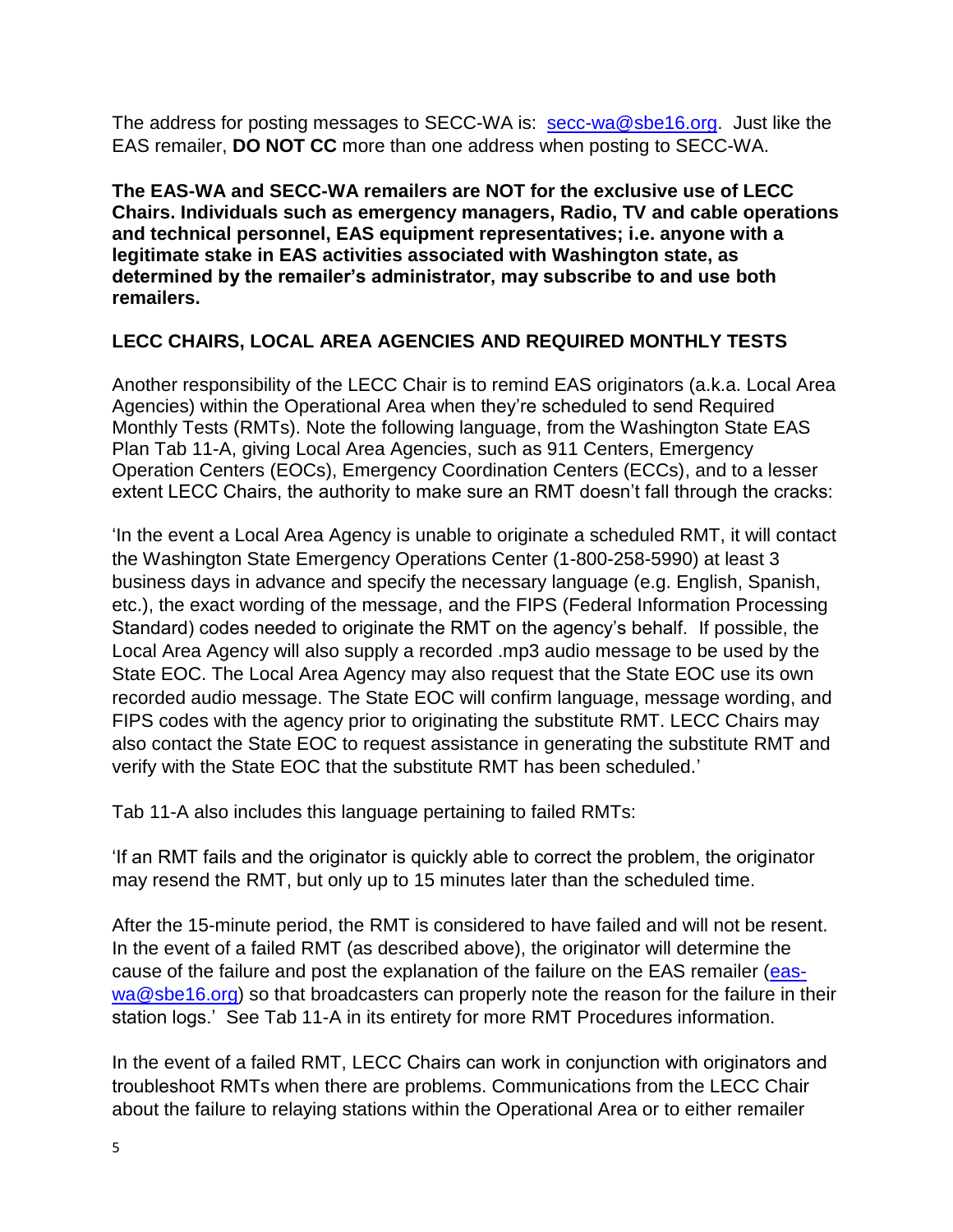asking for assistance can be helpful in running down such problems. The goal is a satisfactory resolution to any alerting messaging issues prior to an actual emergency.

### **RECOMMENDATIONS FOR THE LECC CHAIR**

LECC Chairs should read and review the Washington State EAS Plan at the following link and become familiar with the Tabs that make up the plan:

<https://mil.wa.gov/emergency-alert-system-eas-state-plan>

LECC Chairs and anyone involved with EAS should become familiar with Part 11 of the Federal Communications Commission's rules governing the Emergency Alert System by using this link to the Electronic Code of Federal Regulations (e-CFR):

### <https://tinyurl.com/rphcae5>

LECC Chairs or anyone interested in learning more about IPAWS (Integrated Public Alert and Warning System) are encouraged to take the online Independent Study course IS247.A 'Integrated Public Alert and Warning System (IPAWS)' and other IPAWS related courses provided by FEMA at this link:

<https://training.fema.gov/is/crslist.aspx>

## **LECCs AND LOCAL AREA PLANS**

As previously noted, an important duty of LECCs is to develop, maintain and periodically update a Local Area Plan. LECCs are encouraged to include Limited English Proficiency (LEP) populations as they develop and implement their local alert and warning procedures described in their plan. **Local Area Plans are active documents and are at their most effective when kept current**.

Local Area Plans contain procedures for local officials to transmit emergency information to the public during a local emergency. These plans should spell out in detail when alert and warning systems are to be used and how to use them. These systems can include EAS (either via legacy or Common Alerting Protocol; CAP), IPAWS, WEA, 'front end' software-based systems such as RAVE, Alert Sense and Code Red, social media, automatic telephone messaging, emails, text messaging and mobile apps.

## **LOCAL AREA PLAN STRUCTURE RECOMMENDATIONS**

When the Washington State EAS Plan was being developed, it was designed to be placed in a three-ring binder and consist of two major segments: (1) the plan's policy narrative and (2) a series of Tabs containing specific information; some that was subject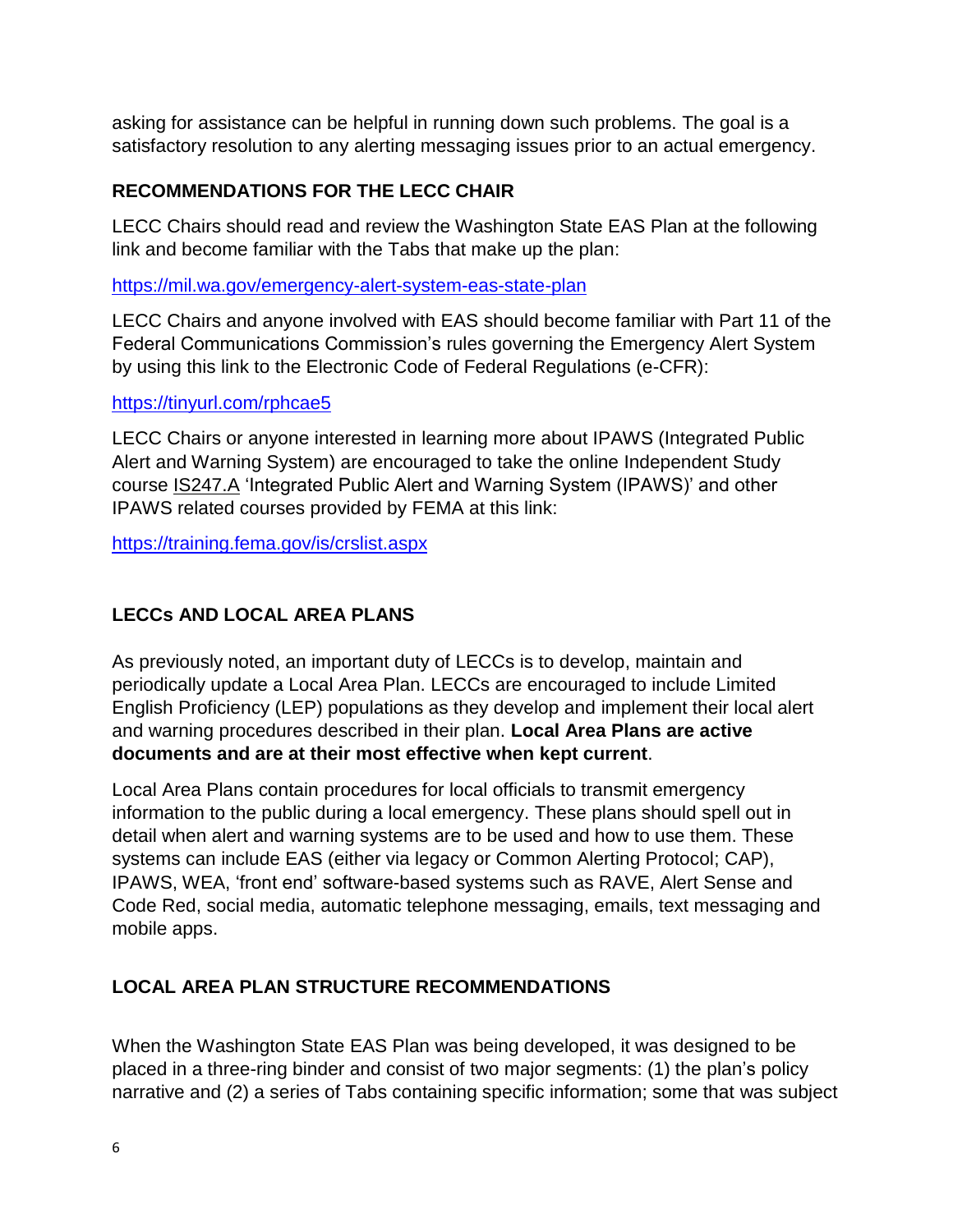to updates and changes. This eliminated the need to duplicate the entire plan each time a modification was made.

LECCs that need to update or create a new Local Area Plan can alternatively develop a (1) Basic Plan that contains the policy narrative that essentially remains unchanged along with (2) a series of Appendices or Annexes that have specific information that can be updated as needed. The benefits are the same: there is no need to duplicate the entire plan each time modifications are made.

Sample Local Area Plans can be researched on the internet. Start by searching 'Local Area EAS Plans' and 'State EAS Plans.'

### **LOCAL AREA PLAN CONTENT RECOMMENDATIONS**

1. An explanation of the Local Area Plan. The mission is to develop a document that anyone can read and then understand how the alerting systems work within the Operational Area.

2. A roster of all members of the LECC, using the Washington State EAS Plan Tabs 1-A or 2 as models.

3. A list of who is authorized to initiate public alert and warning messages within the Operational Area.

4. A section showing the various public alert and warning systems, including when and how they are to be used.

5. A link to the Washington State EAS Plan. See Page 6 for that link.

6. A section for any Tab or Tabs contained within Washington State EAS Plan that are deemed to be relevant by the LECC.

7. Other documents determined to be helpful and appropriate by the LECC in order to further explain its Local Area Plan.

## **WEMD AND THE POSTING OF LOCAL AREA PLANS**

Whether or not an LECC has a web presence, WEMD will either post links to Local Area Plans or host the plans on the Washington State EAS website in PDF form. Links or plans in WORD or PDF form are to be sent directly to Chris Utzinger, his successor or designee at WEMD, and come from either the LECC Chair or from another verifiable individual within the LECC. Local Area Plans no longer require approval by the SECC. Once posted by WEMD, the LECC Chair or their designee will notify the SECC that the Local Area Plan is available for viewing on-line. Any sensitive contact information contained in the plan should not be sent to WEMD for eventual viewing on-line.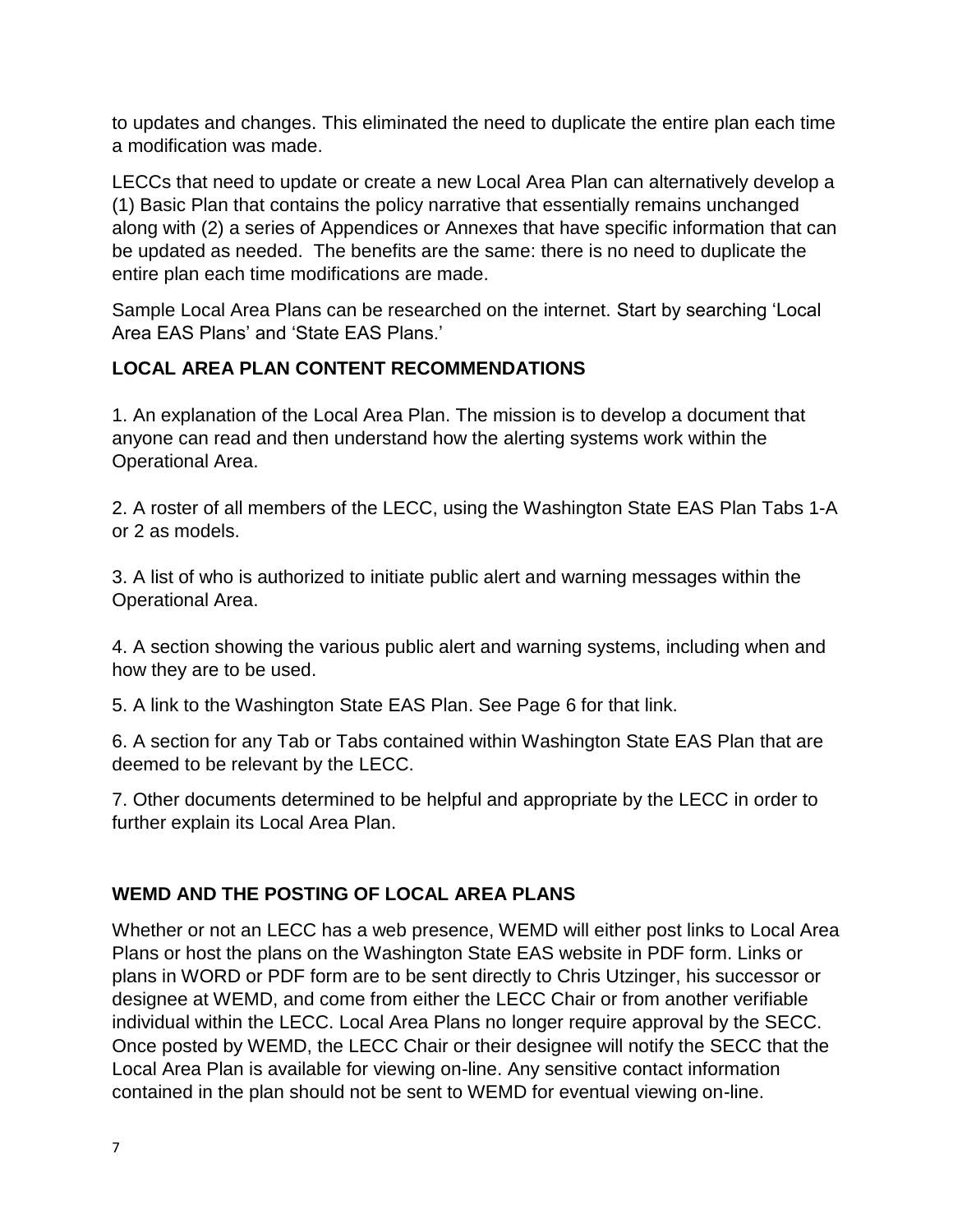## **LOCAL RELAY NETWORKS (LRNs)**

Local Relay Networks (LRNs) are legacy analog EAS systems. They are one of the sources available for receiving EAS messaging for the Operational Area. LRNs were at one time the primary means to distribute EAS messages from Local Area Agencies to EAS Participants. EAS Participants are defined in part by the FCC as 'entities required under the Commission's rules to comply with EAS rules, e.g. analog radio and television stations, wired and wireless cable television systems...DAB (Digital Audio Broadcasting).…and wireline video systems.' The importance of LRNs has been diminished with the advent of internet based EAS message distribution systems. However, the relevancy of LRNs should not be overlooked as they may be the last way to distribute EAS messages from Local Area Agencies in the event of an internet failure.

The creation, maintenance and readiness of the LRN or LRNs within the Operational Area is the responsibility of the LECC. LRNs typically utilize Very High Frequency (VHF) or Ultra High Frequency (UHF) radio transmitters or repeaters to distribute EAS messages to properly equipped stations within the Operational Area.

### **EMERGENCY MESSAGE DISTRIBUTION**

There are three EAS message distribution methods used in each Operational Area:

**Messages via CAP and/or IPAWS:** These are messages initiated by a Local Area Agency utilizing CAP (Common Alerting Protocol) which are then distributed to EAS Participants via IPAWS (Integrated Public and Warning System) and/or the Washington State CAP System. These Emergency Notification Systems most often utilize the previously mentioned "front-end" software-based systems from a commercial vendor.

**Messages via Local Primary (LP):** These are messages initiated by a Local Area Agency with a device capable of generating a message utilizing the SAME (Specific Area Messaging Encoding) system. SAME is a protocol used for framing and classification of broadcast emergency warning messages. These messages are then sent to Local Primary entities, who are responsible for distribution to EAS Participants via an off-air monitoring arrangement. For more information on LP entities (stations) see **Local Primary (LP) Stations** on page 9.

**Messages via Local Relay Network (LRN):** These are messages initiated by a Local Area Agency. The messages are usually generated with a legacy Encoder/Decoder (ENDEC) that creates a message also using the SAME system. These messages are then distributed to EAS Participants as described above under **Local Relay Networks (LRNs).**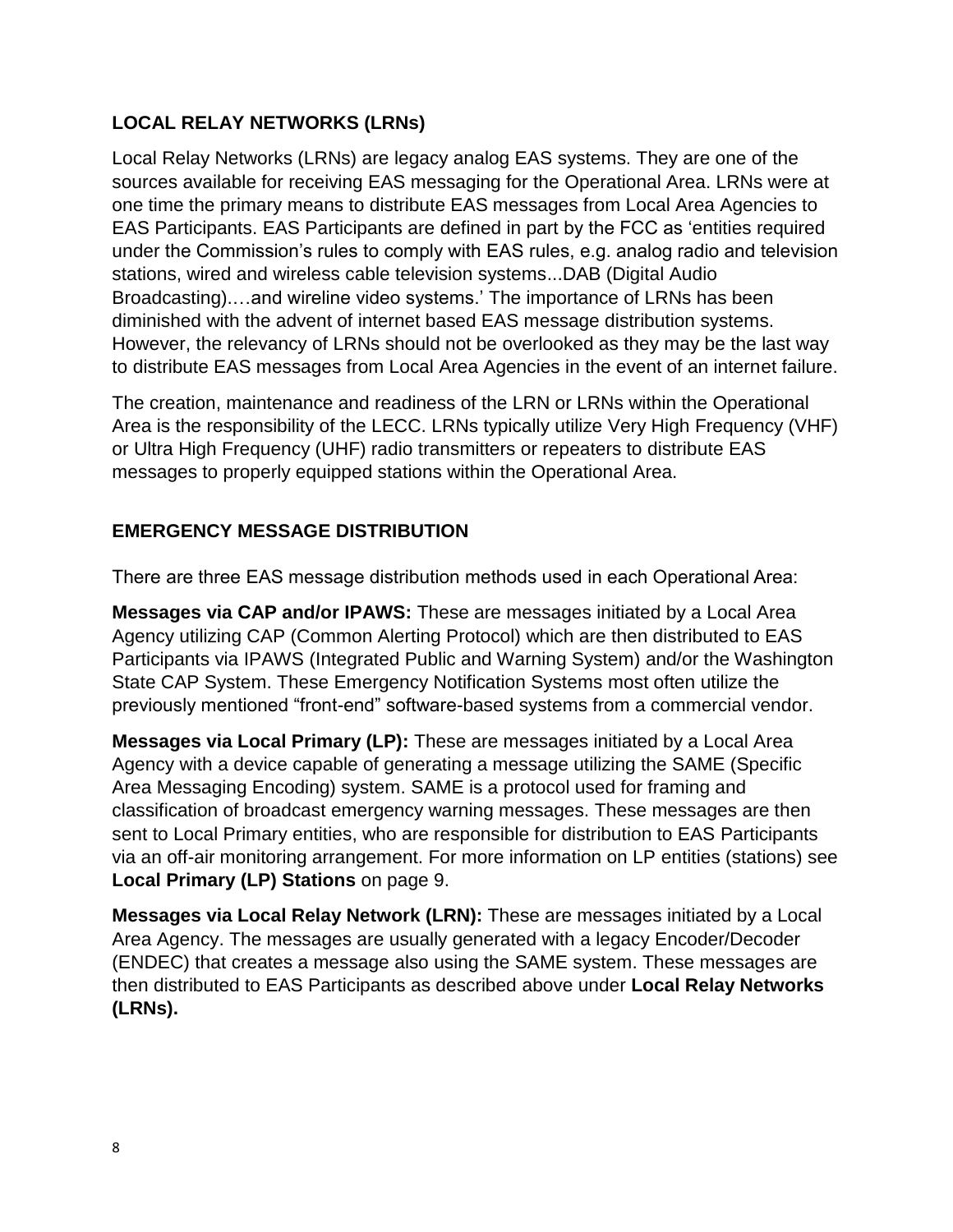### **EAS EQUIPMENT IN AUTOMATIC MODE**

The LECC and/or its technical officer may find it beneficial to understand that some broadcast stations may be operating unattended during certain times with their EAS equipment in automatic mode. To better understand how tests and messages are to be handled by these facilities while operating in this mode, the following information from Part 11.51 [m,1] of the FCC's EAS rules may be helpful:

'Automatic interrupt of programming and transmission of EAS messages are required when facilities are unattended. Automatic transmissions must include a permanent record that contains at a minimum the following information: Originator, Event, Location and valid time period of the message. The (facility's) decoder performs the functions necessary to determine which EAS messages are automatically transmitted by the (facility's) encoder.'

## **LOCAL PRIMARY (LP) STATIONS**

The FCC designates LP stations in Part 11.18 [f] of their EAS rules in the following terms:

'A Local Primary (LP) is an entity that serves as a monitoring assignment for other EAS Participants within the state. LP sources may be assigned numbers (e.g. LP-1,2,3) and are relied on as monitoring sources by other EAS Participants in the Local Area. An LP may monitor any other station, including another LP, so long as doing so avoids a single point of failure in the alert distribution hierarchy.'

In Washington state, LP stations should be monitoring at least two sources of Emergency Action Notifications (EANs)/Presidential Alert Messages. An example of this type of source would be a Primary Entry Point (PEP) station. PEPs are the primary source of initial broadcast for a Presidential Alert. Other sources of EANs/Presidential Alert Messages are National Public Radio's Squawk channel, Premiere Networks' FEMA channel, and Sirius/XM Satellite's Barker channel.

### **SELECTING A NEW OR DIFFERENT LP**

LECCs may have to select a station (or stations) to function as a new or different LP for the Operational Area. If that does occur, the following information is designed to assist in the process. Choosing an LP is based on several factors, and there are some important elements to consider. Regardless if it's one station or more involved in the process, prospective LP stations should meet the following standards. If multiple stations are involved, the LECC may assign LP-1 status to the station with the higher set of standards; the station with the next highest set of standards would typically then become the LP-2, etc.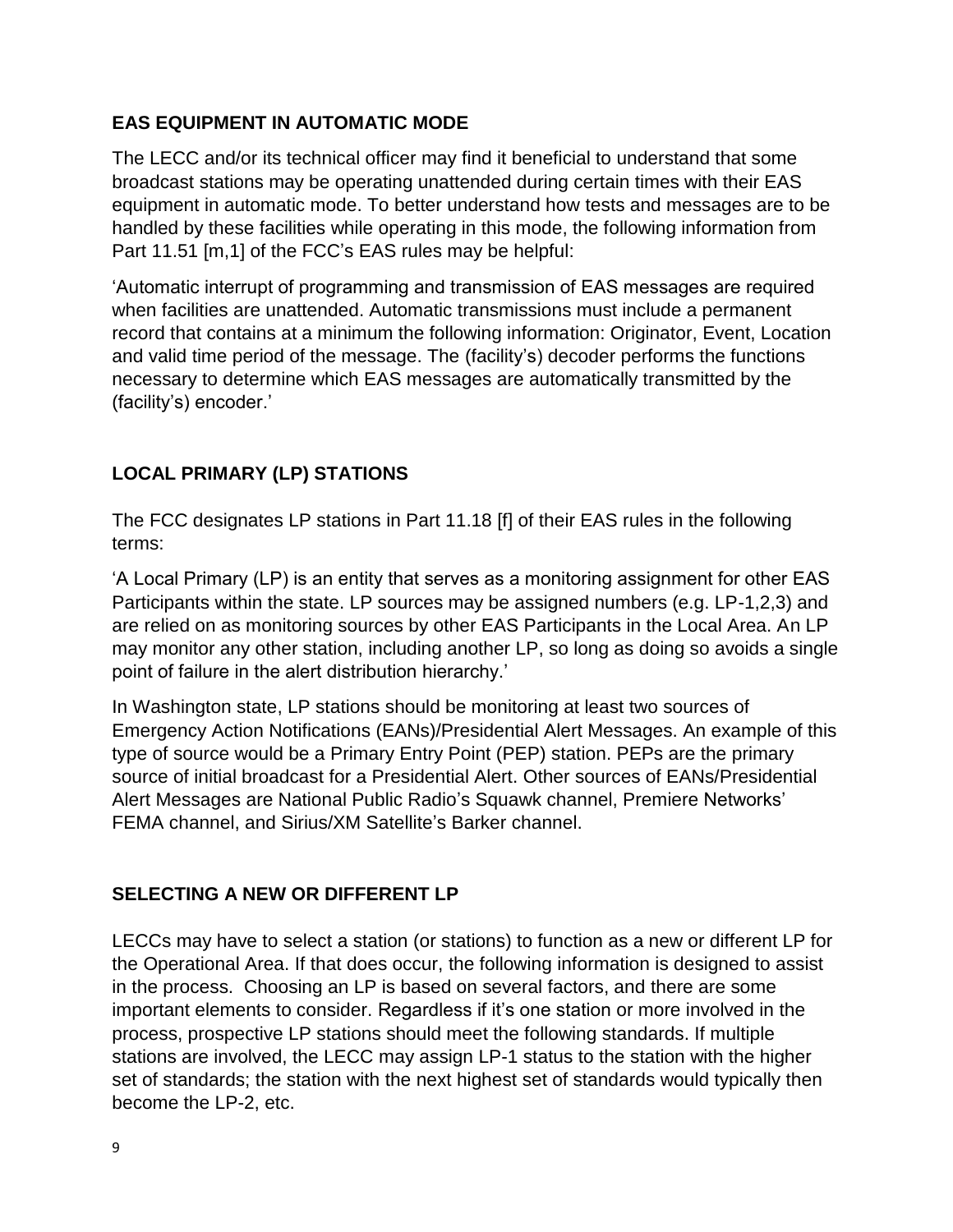What follows are some standards to consider when selecting a new or replacement LP station:

**Hours of Operation:** Public alert and warning messages require around the clock delivery; consequently, prospective LP stations must operate continuously. This eliminates consideration of stations that go off the air at a certain hour or operate during daylight hours only.

**Coverage:** LP stations are relied on as monitoring sources by other EAS Participants in the Operational Area. Prospective LP stations must have the ability to provide coverage to most of, if not the entire, Operational Area to reliably accomplish this task. Note that many AM broadcast stations either reduce power or use a directional antenna system at night that may limit their ability to adequately serve the Operational Area during hours of darkness.

Level of Cooperation: Prospective LP stations are encouraged to monitor more than a minimum number of sources and include any LRNs, the SRN (State Relay Network) and NOAA weather radio. They should also actively participate in the distribution of public alert and warning messages for the Operational Area.

**Required Equipment:** Prospective LP stations should already have or be willing to acquire equipment such as additional receivers that are necessary to monitor multiple sources.

**Redundancy and Backup Equipment:** Being able to fulfill the function of an LP station during adverse conditions is a plus. Prospective LP stations must have adequate redundant and backup capabilities in order to maintain operations if some or all their primary systems fail.

**Auxiliary Power:** Emergency power generation for an LP station to maintain service during times of power outages is a must. It is imperative that prospective LP stations (1) have auxiliary power at their studio and transmitter locations, (2) can operate without commercial power for extended periods of time and (3) don't have to be frequently resupplied with fuel.